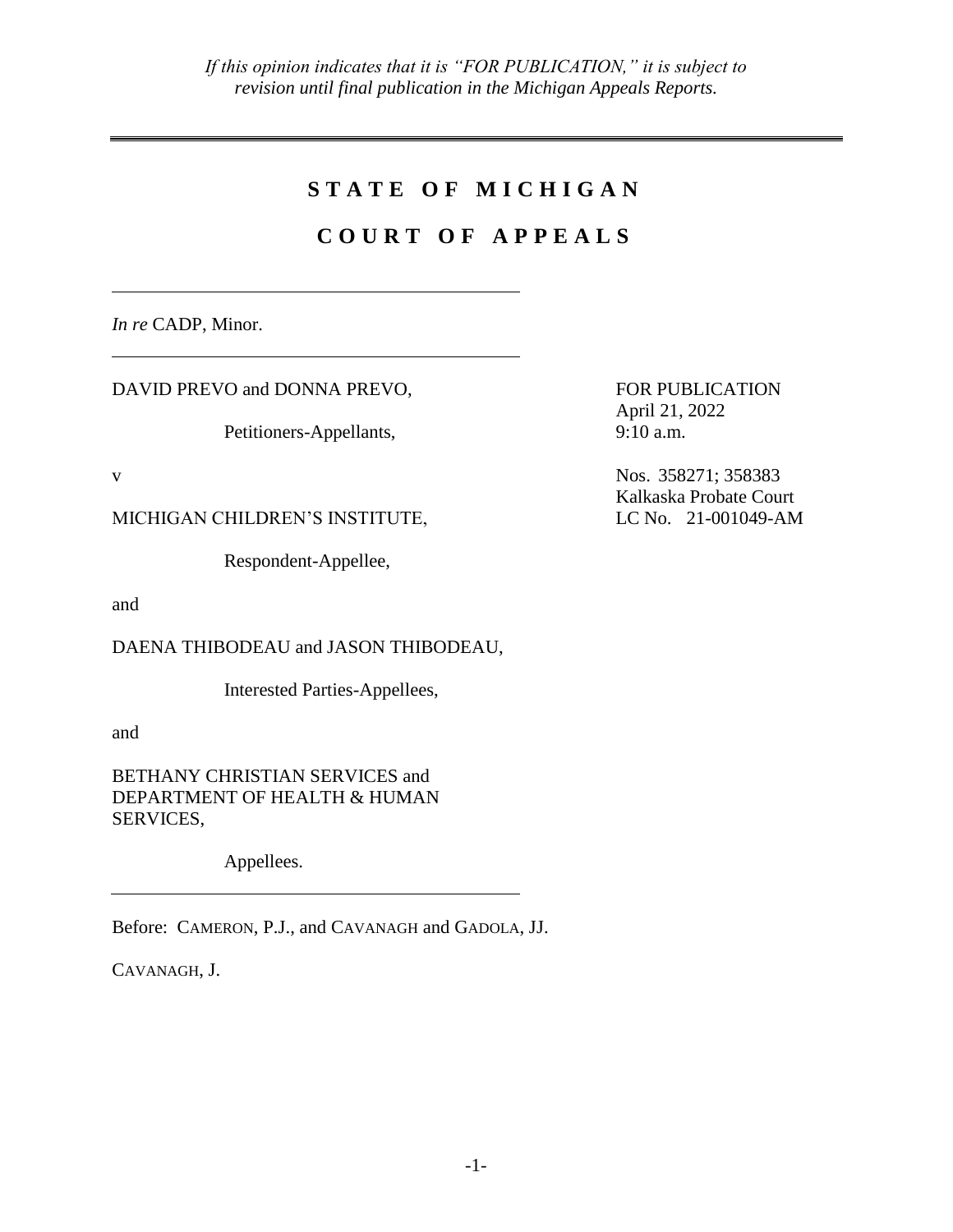In these interlocutory, consolidated appeals involving an adoption matter, petitioners, David and Donna Prevo, appeal by leave granted<sup>1</sup> orders that denied their motion for discovery and quashed subpoenas issued to the Department of Health and Human Services (DHHS) and Bethany Christian Services (BCS). We reverse and remand for further proceedings.

### I. BACKGROUND FACTS

The parents of CADP, who was born in 2018, are deceased. Petitioners are the paternal grandparents and filed a petition seeking to adopt CADP. Petitioners' daughter and son-in-law, Daena and Jason Thibodeau, also wished to adopt CADP, as did CADP's maternal grandmother, Yvonne Robinson (Yvonne). The Michigan Children's Institute  $(MCI)^2$  recommended Yvonne for the adoption. Petitioners then filed a motion under MCL 710.45 alleging that MCI's decision to withhold consent for petitioners to adopt CADP was arbitrary and capricious.

Under MCL 710.43(1)(b), a person seeking to adopt a child placed with a state agency must obtain consent from that agency. MCL 710.45 states, in part:

(1) A court shall not allow the filing of a petition to adopt a child if the consent of a representative or court is required by section  $43(1)(b)$ , (c), or (d) of this chapter unless the petition is accompanied by the required consent or a motion as provided in subsection (2).

(2) If an adoption petitioner has been unable to obtain the consent required by section 43(1)(b), (c), or (d) of this chapter, the petitioner may file a motion with the court alleging that the decision to withhold consent was arbitrary and capricious.

A motion under this subsection shall contain information regarding both of the following:

(a) The specific steps taken by the petitioner to obtain the consent required and the results, if any.

(b) The specific reasons why the petitioner believes the decision to withhold consent was arbitrary and capricious.

\* \* \*

(8) If the court finds by clear and convincing evidence that the decision to withhold consent was arbitrary and capricious, the court shall issue a written decision and may terminate the rights of the appropriate court, child placing agency,

<sup>&</sup>lt;sup>1</sup> See *In re CADP Minor*, unpublished order of the Court of Appeals, entered November 4, 2021 (Docket No. 358271), and *In re CADP Minor*, unpublished order of the Court of Appeals, entered November 4, 2021 (Docket No. 358383).

<sup>&</sup>lt;sup>2</sup> DHHS states the following on appeal: "The MCI falls under the umbrella of MDHHS and should therefore be treated as the same party in all the proceedings."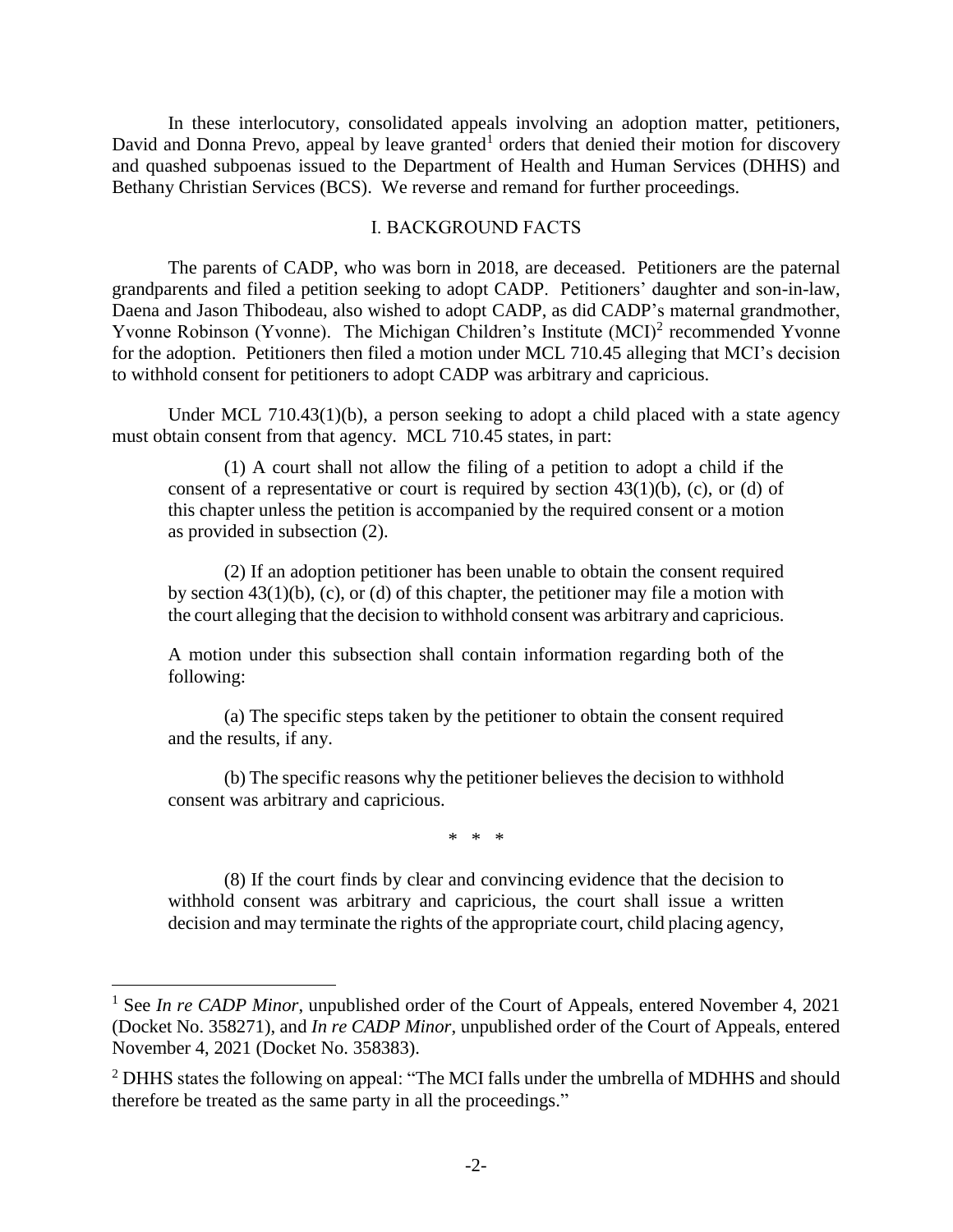or department and may enter further orders in accordance with this chapter or section 18 of chapter XIIA as the court considers appropriate....

Petitioners were proceeding under § 45.

The court scheduled a § 45 hearing. Petitioners filed a motion for discovery, alleging that they had "requested discovery from [MCI] by issuing a Subpoena" seeking the following:

The complete MCI file regarding [CADP]. This includes documents, reports, memorandums [sic], case notes, interview notes or any other information that was gathered in the investigation relating to the minor child. It also includes all email communication, and case conference notes documenting communication with any person.

Petitioners stated that MCI had requested an extension to gather information. Petitioners alleged that they had also sent subpoenas to DHHS and BCS seeking:

Any and all documents relating to [CADP]. This includes documents, reports, memorandums [sic], case notes, interview notes or any other information that was gathered in the course of your assessment or case assignment relating to the minor child.

Petitioners noted that DHHS and BCS had denied the request for records, although BCS agreed to provide records pertaining specifically to petitioners. Petitioners alleged that they were entitled to the requested information pursuant to caselaw and the court rules.

BCS filed a response that stated, in part:

[T]he subpoena should either be quashed or modified to avoid . . . statutory obligations to maintain "all records" as confidential. In the alternative, [BCS] respectfully requests that the [c]ourt enter a protective order under MCR 2.302(C) to limit the discovery pursuant to the relevant statutes and to maintain the requisite confidentiality.

DHHS argued that the discovery rules were not applicable to a § 45 proceeding because such a proceeding involves a motion, not a complaint or "civil action." It also argued that the records sought were confidential under statutory law. DHHS further argued that petitioners' request was overbroad and that the subpoena should be quashed. But, DHHS noted, if the court did allow for discovery, a protective order under MCR 2.302(C) should be entered and an *in camera* review should take place.

At the hearing on the motion for discovery, petitioners agreed that a protective order would be appropriate. However, the court concluded that petitioners were not entitled to discovery because: the general discovery rules do not apply to § 45 proceedings; the information sought was confidential, in any event; and petitioners' subpoenas were overbroad. Specifically, the court held:

It is not a civil action. They've only filed a motion. It's a motion pursuant to MCLA 710.45, which is—does not constitute a complaint, in my opinion, creating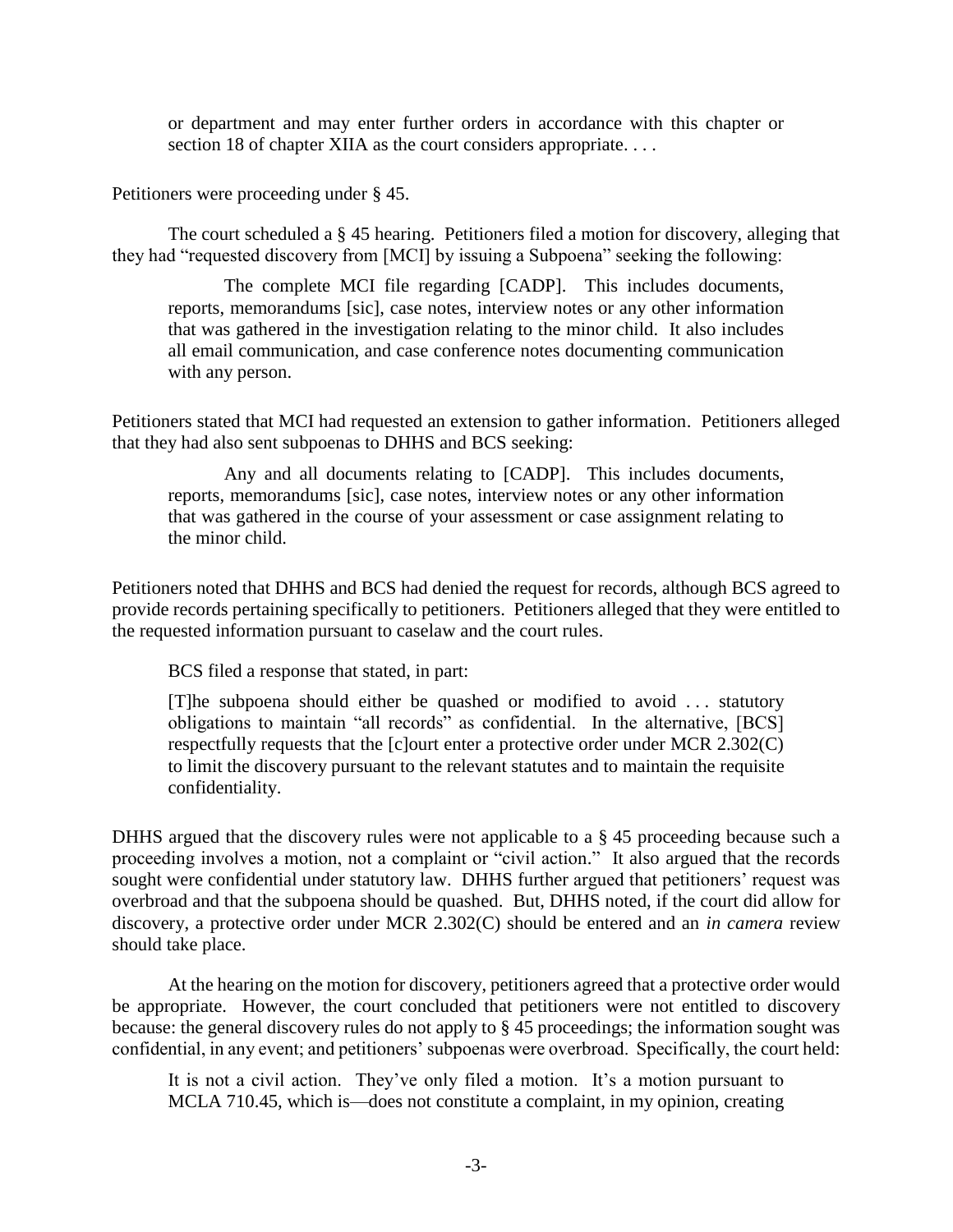a civil action. And, therefore, they're not entitled to any kind of discovery on that. It's not a pleading as defined by the Court Rule. The general rules regarding discovery would not apply to this Section 45 motion. And, even if it were allowed, it would be, as the Department is arguing, limited to matters that are not privileged. And it's pretty clear, you know, when you look at the statutes, that all of these records that you're seeking, you know, that are being requested by Petitioners, are confidential records. And that is established by statute. . . . I mean, there's several different statutes that apply. I mean, primarily MCLA 400.211, all records pertaining to any child committed to the institute, to MCI, shall be filed as confidential and shall not be made public excepting as the said commission shall authorize when deemed necessary for the best interest of the child. And that has not been done or deemed necessary.

In addition, there are additional statutes for which the Petitioners do not fall under any of the exceptions. I guess I'm in agreement with the Department on that argument, as well, under 722.627 and then 722.120.

And then there's additional statute [sic], 710.67, that all records and proceedings in adoption cases are basically to . . . be kept confidential, shall not be open for inspection or copy, except upon the order of the [c]ourt of record for good cause shown.

I'm in agreement that discovery does not apply to the underlying Section 45 motion.

The court then went on to address the scope of petitioners' subpoenas, holding that the subpoenas were unreasonable and overbroad because they requested all records. The court stated that a § 45 hearing served the limited purpose of providing petitioners an opportunity to show that the MCI representative acted arbitrarily and capriciously and discovery was not allowed. The court issued a "pre-trial conference summary" that stated, in part, "Discovery is not ordered." It then issued an additional order stating that the motion for discovery was denied and that the subpoenas issued to DHHS<sup>3</sup> and BCS were quashed. Proceedings have been stayed pending appeal.

## II. ANALYSIS

Petitioners argue that they were entitled to the requested discovery because: the discovery rules apply to a § 45 hearing initiated by motion; their subpoenas were not overbroad; and the confidential nature of the information would have been adequately protected by a protective order and *in camera* inspection while allowing for a meaningful § 45 review to occur. We agree.

### A. STANDARD OF REVIEW

A trial court's decision to grant or deny discovery is reviewed for an abuse of discretion. *Mercy Mt Clemens Corp v Auto Club Ins Ass'n*, 219 Mich App 46, 50-51; 555 NW2d 871 (1996).

<sup>&</sup>lt;sup>3</sup> The order did not mention MCI; presumably, MCI was encompassed by the reference to DHHS.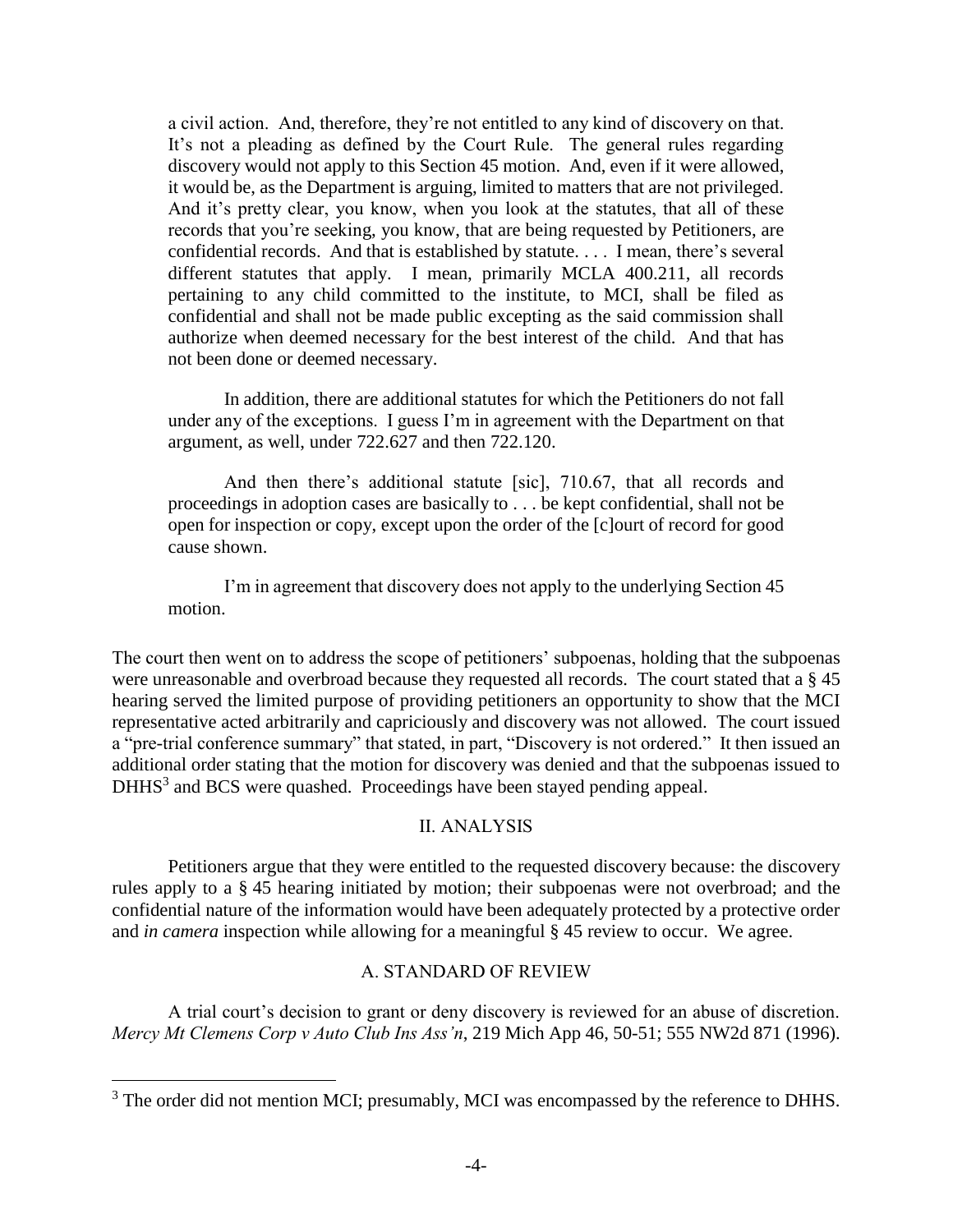"An abuse of discretion occurs when the decision results in an outcome falling outside the principled range of outcomes." *Radeljak v DaimlerChrysler Corp*, 475 Mich 598, 603; 719 NW2d 40 (2006). This Court reviews "de novo as a question of law the applicability of a privilege," *Oesterle v Wallace*, 272 Mich App 260, 263; 725 NW2d 470 (2006), and also reviews de novo issues of statutory construction, *Elba Twp v Gratiot Co Drain Comm'r*, 493 Mich 265, 278; 931 NW2d 204 (2013).

#### B. PROCEEDINGS UNDER MCL 710.45

"A child under 17 years of age, provision for whose support and education has been made under regulations of the department, may be admitted to the Michigan children's institute by commitment to the department." MCL 400.203(1). The MCI superintendent represents "the state as guardian of each child committed beginning with the day the child is admitted and continuing until the child is 19, unless the superintendent or the department discharges the child sooner . . . ." MCL 400.203(1). Consistent with that responsibility, the MCI superintendent is empowered to consent to an adoption request. MCL 400.209(1).

MCL 710.45(2) provides that petitioners seeking to adopt when the MCI superintendent does not consent must file a motion setting forth specific reasons why the decision to withhold consent was arbitrary and capricious. Thus, the motion is a required, not discretionary, part of the petition process. A court must deny the motion and dismiss the petition to adopt if the petitioner fails to establish "by clear and convincing evidence that the decision to withhold consent was arbitrary and capricious." MCL 710.45(7). A decision is arbitrary if, although decisive, it is reached by whim or caprice, rather than being reasoned and driven by reference to principles, circumstances, or significance. *In re Keast*, 278 Mich App 415, 424; 750 NW2d 643 (2008) (citation omitted). A decision is capricious if it is whimsical, freakish, or humorsome, or apt to being suddenly changed. *Id*. at 424-425. Regarding the withholding of consent to adopt, "[i]t is the absence of any good reason to withhold consent, rather than the presence of good reasons to grant it, that indicates that the decision maker has acted arbitrarily and capriciously." *Id*. at 425.

## C. DISCOVERY

"Michigan has long supported a policy of far-reaching, open, and effective discovery practice." *Shinkle v Shinkle (On Rehearing)*, 255 Mich App 221, 225; 663 NW2d 481 (2003). "Discovery rules must be liberally construed to further the ends of justice." *Id*. As a general proposition,

[p]arties may obtain discovery regarding any non-privileged matter that is relevant to any party's claims or defenses and proportional to the needs of the case, taking into account all pertinent factors, including whether the burden or expense of the proposed discovery outweighs its likely benefit, the complexity of the case, the importance of the issues at stake in the action, the amount in controversy, and the parties' resources and access to relevant information. Information within the scope of discovery need not be admissible in evidence to be discoverable. [MCR  $2.302(B)(1).$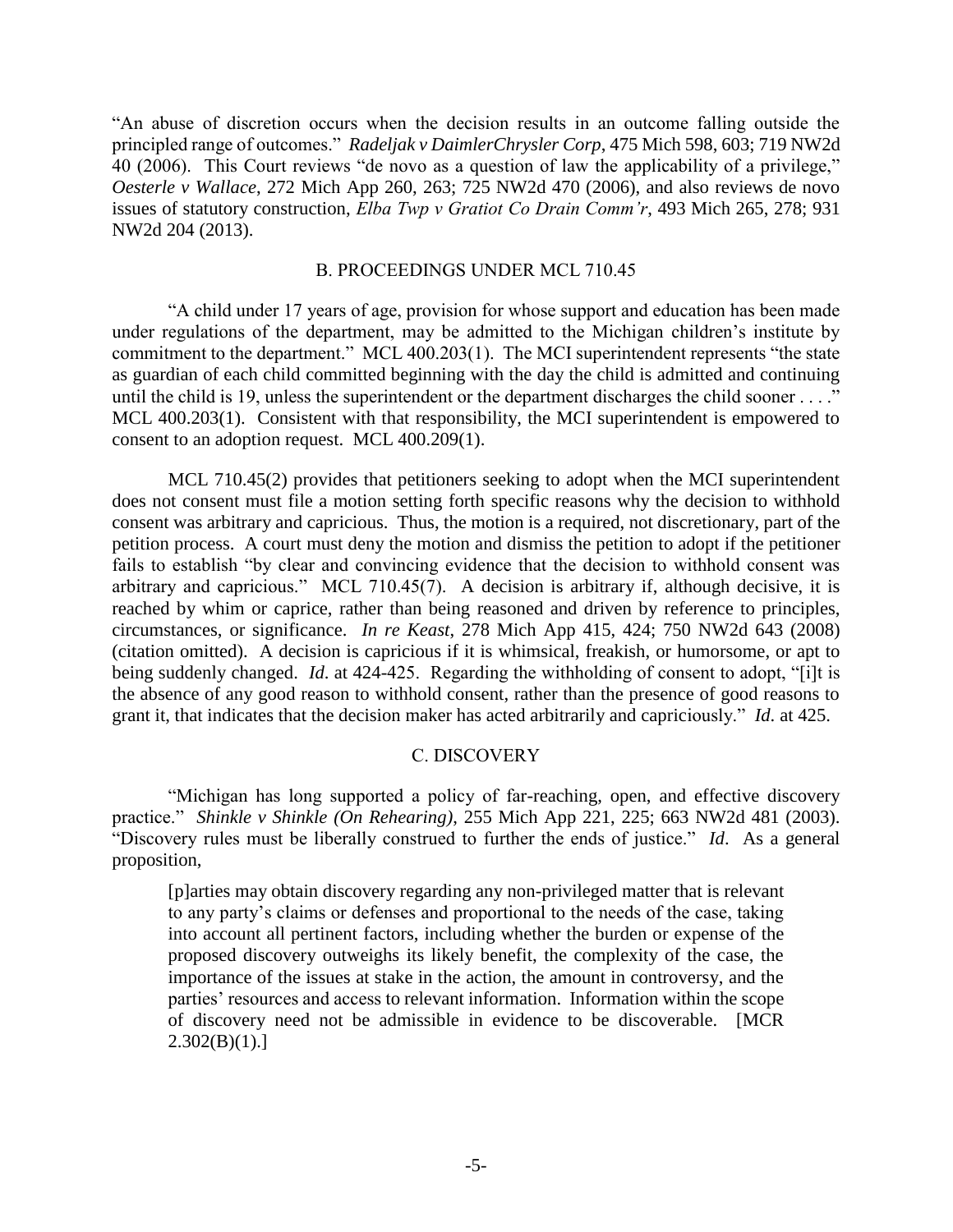MCR 3.800(A) states, "Except as modified by the rules in this chapter, adoption proceedings are governed by Michigan Court Rules." MCR 2.001 states, "The rules in this chapter [i.e., Chapter 2, governing civil procedure] govern procedure in all civil proceedings in all courts established by the constitution and laws of the State of Michigan, except where the limited jurisdiction of a court makes a rule inherently inapplicable or where a rule applicable to a specific court or a specific type of proceeding provides a different procedure." MCR 2.301(A)(1) provides, in part, that "a party may seek discovery after commencement of the action when authorized by these rules, by stipulation, or by court order." MCR 2.101(A) states that "[t]here is one form of action known as a 'civil action.' " And MCR 2.101(B) states that "[a] civil action is commenced by filing a complaint with a court."

DHHS and BCS contend that a motion, not a complaint, is at issue in this case, and therefore, the discovery rules do not apply.

Legislative and court-rule history is illustrative in considering this argument. 1996 PA 388, effective January 1, 1998, created the family division of the circuit court. See MCL 600.1001 and MCL 600.1003. The Legislature gave the family division exclusive jurisdiction over cases brought under the adoption code, which were previously under the jurisdiction of the probate court. MCL 600.1021(1)(b). Accordingly, the Supreme Court moved the rules governing adoptions from subchapter 5.750 of Chapter 5 of the court rules (governing probate court proceedings) to subchapter 3.800 of Chapter 3 (governing special proceedings and actions).<sup>4</sup> As stated in a staff comment to MCR 3.805:

The amendment and renumbering of MCR 5.750-5.756 and 5.781-5.783 as MCR 3.800-3.806 and 3.613-3.615, effective May 1, 2002, were proposed by the Family Division Joint Rules Committee. The statute creating the family division of circuit court gave it jurisdiction of a number of types of proceedings formerly heard in the probate court. See MCL 600.1021. The amendments move the rules governing adoptions, change of name, Parental Rights Restoration Act proceedings, and proceedings regarding persons who pose health threats to others, from Chapter 5, which contains probate court provisions, to Chapter 3. In addition, there are several modifications of the rules.

Before this changeover, the court rules stated that adoption proceedings were (aside from specific provisions not pertaining to discovery) governed by the rules generally applicable to probate proceedings. See *Matter of Sanchez*, 422 Mich 758, 770; 375 NW2d 353 (1985). MCR 5.101(A) and (B) provide (and did so before the changeover, as well) that there are two forms of action, a "proceeding" and a "civil action," and that a proceeding can be commenced by way of petition. See, generally, *In re Estate of Gordon*, 222 Mich App 148, 154, 155 n 5; 564 NW2d 497 (1997), and *In re Brown*, 229 Mich App 496, 501; 582 NW2d 530 (1998). In addition, the court

 $4 \text{ MCL } 600.401(2)(c)$  states that, under a particular plan of concurrent jurisdiction, "[t]he probate court and 1 or more probate judges may exercise the power and jurisdiction of the circuit court." See also MCL 600.841(2) and MCL 600.1021(3). Presumably, the probate court in the present case is operating under one of the statutes allowing for a probate court to hear circuit court matters.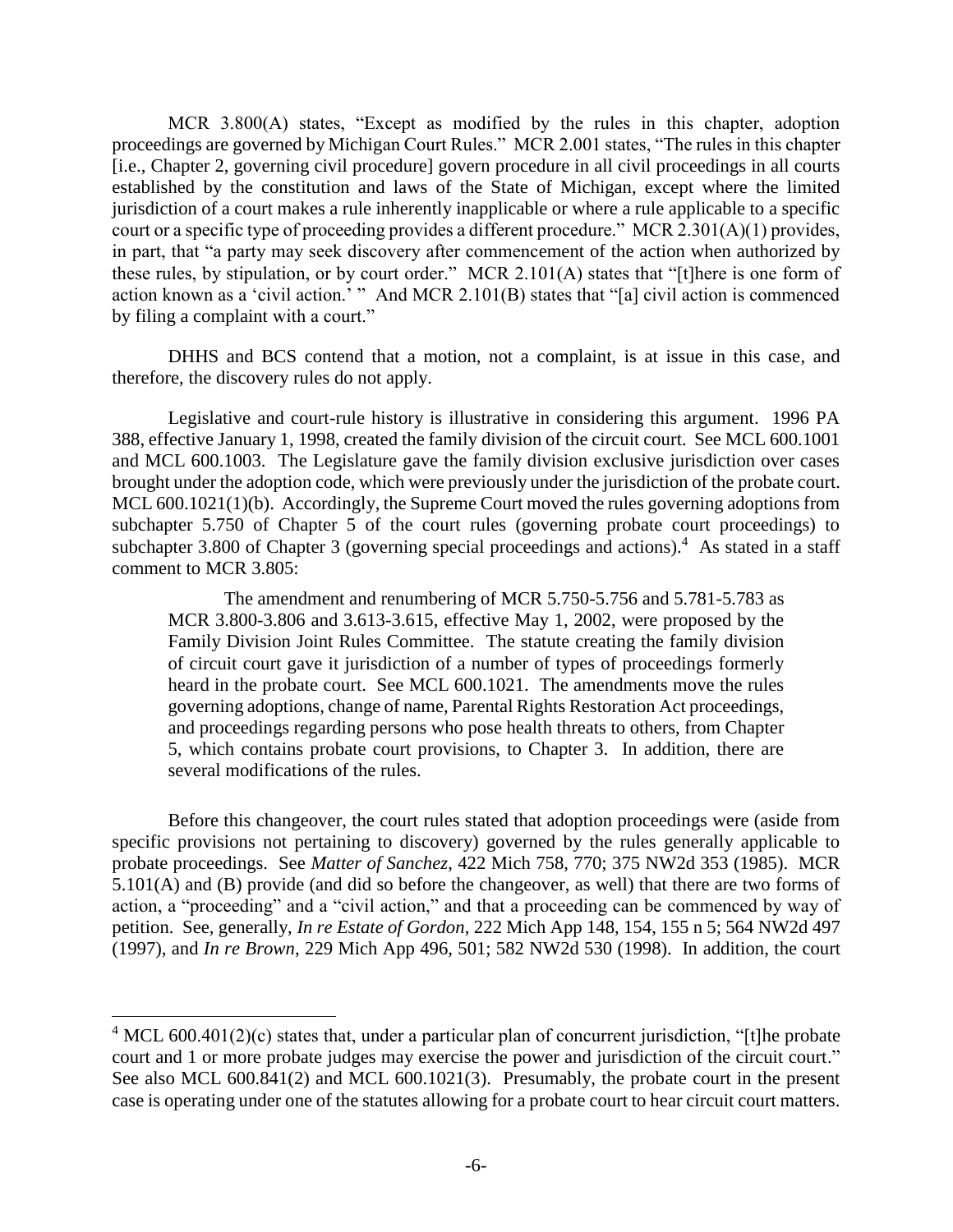rules provide (and did so before the changeover, as well) that the general discovery rules apply to probate court proceedings. See MCR 5.131 and *In re Brown*, 229 Mich App at 502-503.

Accordingly, discovery was available in adoption proceedings before the Supreme Court moved the applicable court rules from subchapter 5.750 to subchapter 3.800. There is nothing in the statutory provisions governing the family division of the circuit court suggesting that when jurisdiction of adoption proceedings was moved from the probate court, the opportunity for discovery was to be eliminated. The creation of the family court and the movement of familyrelated matters, like adoption, to the jurisdiction of the circuit court was designed to make the courts more comprehensible to Michigan citizens, especially those who are involved in family litigation interweaving different legal issues previously heard in different court divisions. Reorganizing legislation should not be understood as intentionally eliminating an established right unless the language of the legislation makes such a change clear and unambiguous. And, again, as previously noted, MCR 3.800(A) states, "Except as modified by the rules in this chapter, adoption proceedings are governed by Michigan Court Rules." No provision in Chapter 3 limits the right of discovery in adoption proceedings.

DHHS and BCS rely on *In re Cotton*, 208 Mich App 180; 526 NW2d 601 (1994), in arguing that the scope of a § 45 review is limited and that, therefore, discovery need not be required. In that case, the Court stated:

The fact that the Legislature in drafting [§ 45] limited judicial review to a determination whether consent was withheld arbitrarily and capriciously, and further required that such a finding be based upon clear and convincing evidence, clearly indicates that it did not intend to allow the probate court to decide the adoption issue de novo and substitute its judgment for that of the representative of the agency that must consent to the adoption. Rather, the clear and unambiguous language terms of the statute indicate that the decision of the representative of the agency to withhold consent to an adoption must be upheld unless there is clear and convincing evidence that the representative acted arbitrarily and capriciously. Thus, the focus is not whether the representative made the "correct" decision or whether the probate judge would have decided the issue differently than the representative, but whether the representative acted arbitrarily and capriciously in making the decision. Accordingly, the hearing under  $\S$  45 is not, as petitioners seem to suggest, an opportunity for a petitioner to make a case relative to why the consent should have been granted, but rather is an opportunity to show that the representative acted arbitrarily and capriciously in withholding that consent. It is only after the petitioner has sustained the burden of showing by clear and convincing evidence that the representative acted arbitrarily and capriciously that the proceedings may then proceed to convincing the probate court that it should go ahead and enter a final order of adoption. [*Id*. at 184.]

But the mere fact that a deferential scope of review applies does not mean that discovery should be withheld. *In re Cotton* provides no basis to refute the discovery analysis set forth above.

Petitioners in a § 45 hearing are entitled to set forth pertinent evidence, and the manner of obtaining such evidence will often be through the discovery process. That discovery is available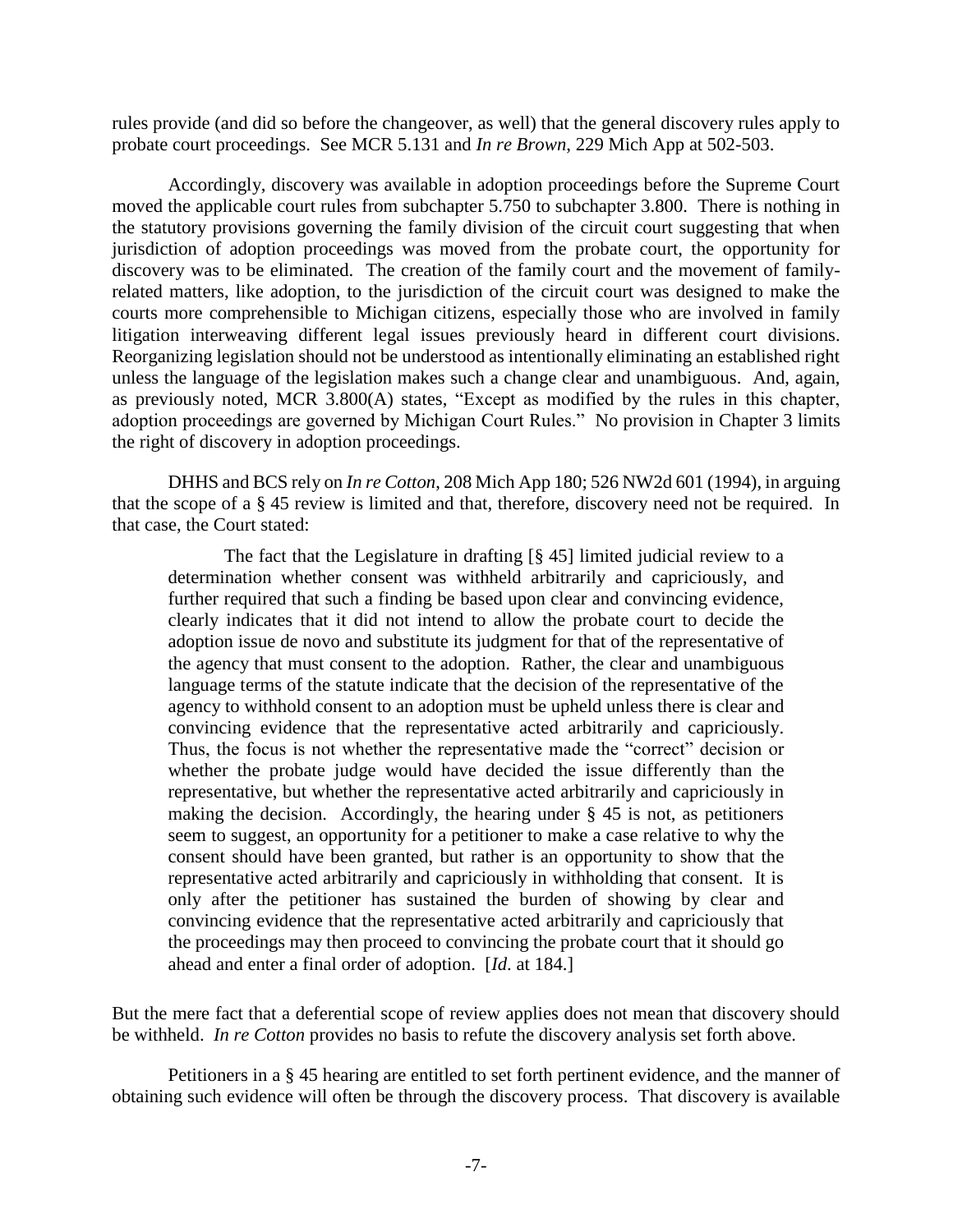in adoption proceedings has been recognized in decisions of this court, albeit in unpublished decisions. For example, in the case of *In re COH, ERH, JRG, and KBH, Minors (On Remand)*, unpublished per curiam opinion of the Court of Appeals, issued December 4, 2014 (Docket Nos. 309161 and 312691), the appellant challenged the MCI superintendent's decision to deny her consent to adopt. *Id*. at 2. The decision was ultimately upheld, *id*. at 9, but this Court also addressed the appellant's argument "that the trial court erred in partially denying her motion to compel discovery, thereby rubber-stamping the superintendent's decision without having access to complete and accurate information about the children's individual circumstances." *Id*. This Court stated:

Michigan is strongly committed to a far-reaching and open discovery practice. The rules of discovery should be liberally construed in order to further the ends of justice. As a general rule, a party may obtain discovery of any nonprivileged matter that is relevant to the subject matter of the pending case. MCR  $2.302(B)(1)$ . MCR 3.800(A) provides that adoption proceedings are governed by the general court rules, except as modified by MCR 3.801 through MCR 3.807. *Logically, then, the court rules governing discovery typically apply to adoption proceedings*.

We hold that [appellant] has not established that the trial court abused its discretion by ruling as it did. [Appellant] *acknowledges that the court ordered the MCI superintendent to make available to [her] counsel for inspection the MCI's entire file on the children*. She complains, however, that had she had access to all of the information sought, such as additional facts about the foster family and various policies, she might have been able to present more compelling arguments or impeach witnesses. We conclude that [appellant's] argument is ultimately based on speculation and seeks to engage in a fishing expedition. [*Id*. at 9 (citations omitted; emphases added.]

Similarly, in the case of *In re Greenwood, Minors*, unpublished per curiam opinion of the Court of Appeals, issued August 26, 2008 (Docket No. 277366), p 5, the appellants challenged the trial court's refusal to allow discovery to prepare for the hearing under MCL 710.45. This Court quoted MCR 2.302(B)(1), and noted that the "scope of discovery is broad." Thus, this Court presumed that the general discovery rules applied to adoption proceedings, vacated the trial court's order denying discovery, and directed the trial court to provide an adequate explanation if it denied or limited discovery in the remand proceedings. While we acknowledge that unpublished decisions are not binding precedent, they can be viewed as instructive and persuasive. *Paris Meadows, LLC v City of Kentwood*, 287 Mich App 136, 145 n 3; 783 NW2d 133 (2010). Again, MCR 3.800(A) provides that adoption proceedings are governed by Michigan Court Rules and no provision in Chapter 3 limits the right of discovery in adoption proceedings. Accordingly, we conclude that the discovery rules do, in fact, apply to a § 45 hearing.

And contrary to the trial court's conclusion, petitioners' subpoenas were not necessarily overbroad. Petitioners sought the case files relating to CADP, which is relevant evidence under MCR 2.302(B)(1) for the purpose of determining whether MCI's decision to withhold consent to adopt the minor child was arbitrary and capricious. In other words, the reasons supporting MCI's decision to withhold consent may be determined to be invalid if, for example, the information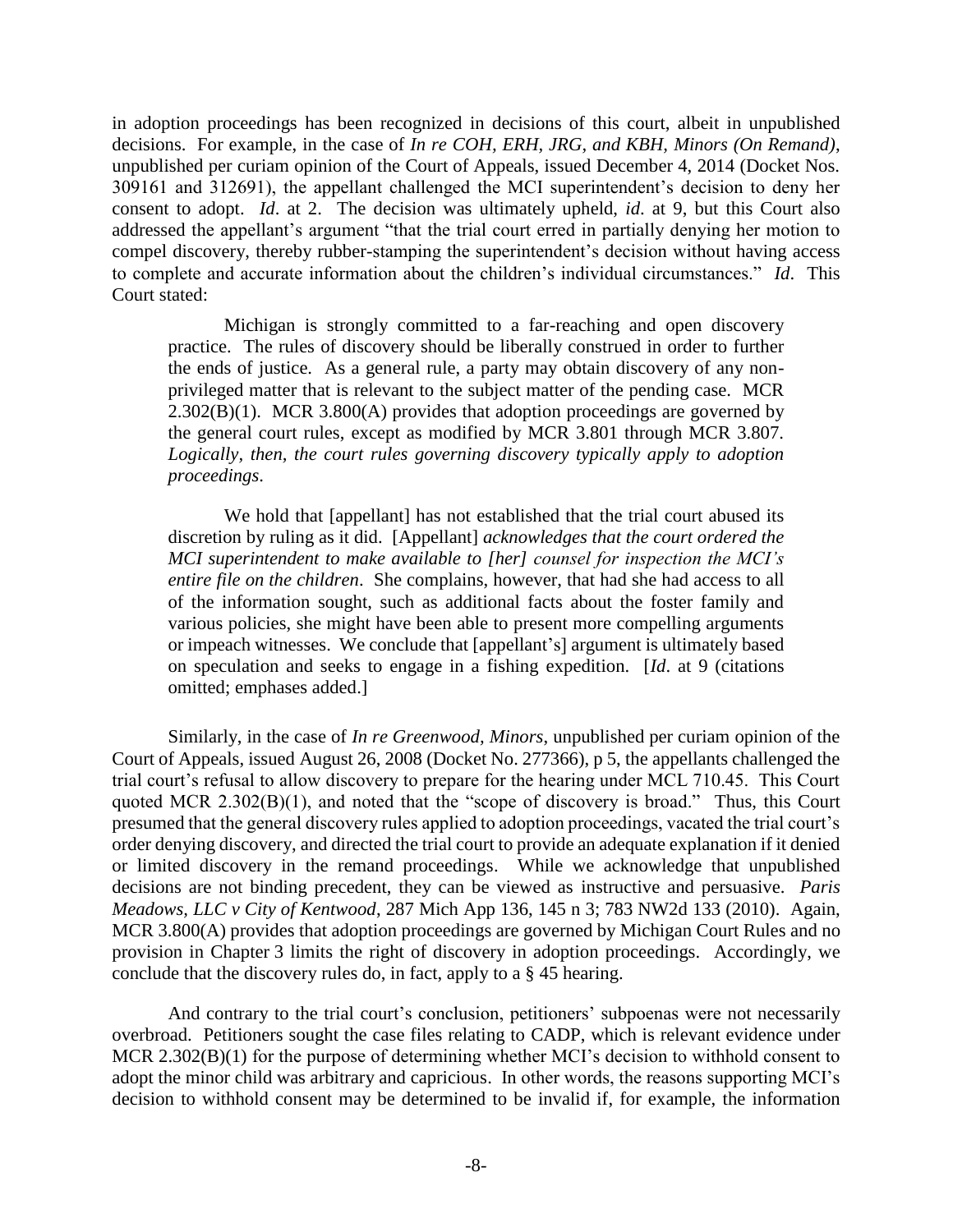relied upon was inaccurate, the child's circumstances were not properly considered, or certain facts were not considered. Any such evidence may only be obtained through appropriate discovery and specific objections to requested discovery information may be addressed by the trial court, including through a motion for a protective order under MCR 2.302(C) or a request for an *in camera* review. Because it is petitioners' burden in a § 45 hearing to establish "by clear and convincing evidence that the decision to withhold consent was arbitrary and capricious," MCL 710.45(7), petitioners must be afforded the means to attempt to carry that burden.

## D. STATUTORY CONSIDERATIONS

DHHS and BCS also argue that various statutory confidentiality provisions applied, precluding the requested discovery.<sup>5</sup> They rely on MCL 400.211, MCL 710.67(1), MCL 722.120(3) and (4), and MCL 722.627(2).

First, we consider MCL 400.211, which states:

The commission<sup>[6]</sup> shall preserve in said institute [i.e., MCI] all legal and other papers of importance including reports of investigation of parentage, of family conditions of the children committed to said institute, and also a brief history of each child, showing its name, age, county, former residence, occupations, habits and character, so far as can be ascertained, and the name and residence and occupation of the person who has taken the child by agreement, or for adoption. In any report of any officer of the institute, or any agent of the state department of social welfare or any state or county officer, no names of such children, wards of the state, shall be published. Act No. 142 of the Public Acts of 1909, as amended, and Act No. 115 of the Public Acts of 1925, being sections 6733 to 6736, inclusive, of the Compiled Laws of 1929 shall not apply to said institute. All records pertaining to any child committed to said institute shall be filed as confidential and shall not be made public thereafter, excepting as the said commission shall authorize, when deemed necessary for the best interest of the child.

MCL 400.211 plainly states that MCI records are to be "*filed* as confidential" (emphasis added) and are not to be made public except as authorized by DHHS. But petitioners are not arguing for any records to be made *public*. The records in this case can remain "filed as confidential," yet still can be subject to inspection for discovery purposes. Significantly, petitioners freely acknowledge that a protective order is appropriate. It does not appear to us that MCL 400.211 mandates that no records of MCI be disclosed, particularly when a protective order would satisfy the confidentiality requirement as worded in the statute.

 $5$  MCR 2.302(B)(1) states that "[p]arties may obtain discovery regarding any non-privileged matter[.]" Privileges relate to confidential matters. See, generally, *McCartney v Attorney General*, 231 Mich App 722, 731; 587 NW2d 824 (1998) (discussing the attorney-client privilege). See also *Reed Dairy Farm v Consumers Power Co*, 227 Mich App 614, 620; 576 NW2d 709 (1998) (concluding that the non-confidential information at issue in that case was subject to discovery).

 $6$  This is a reference to an earlier iteration of DHHS. See MCL 16.553.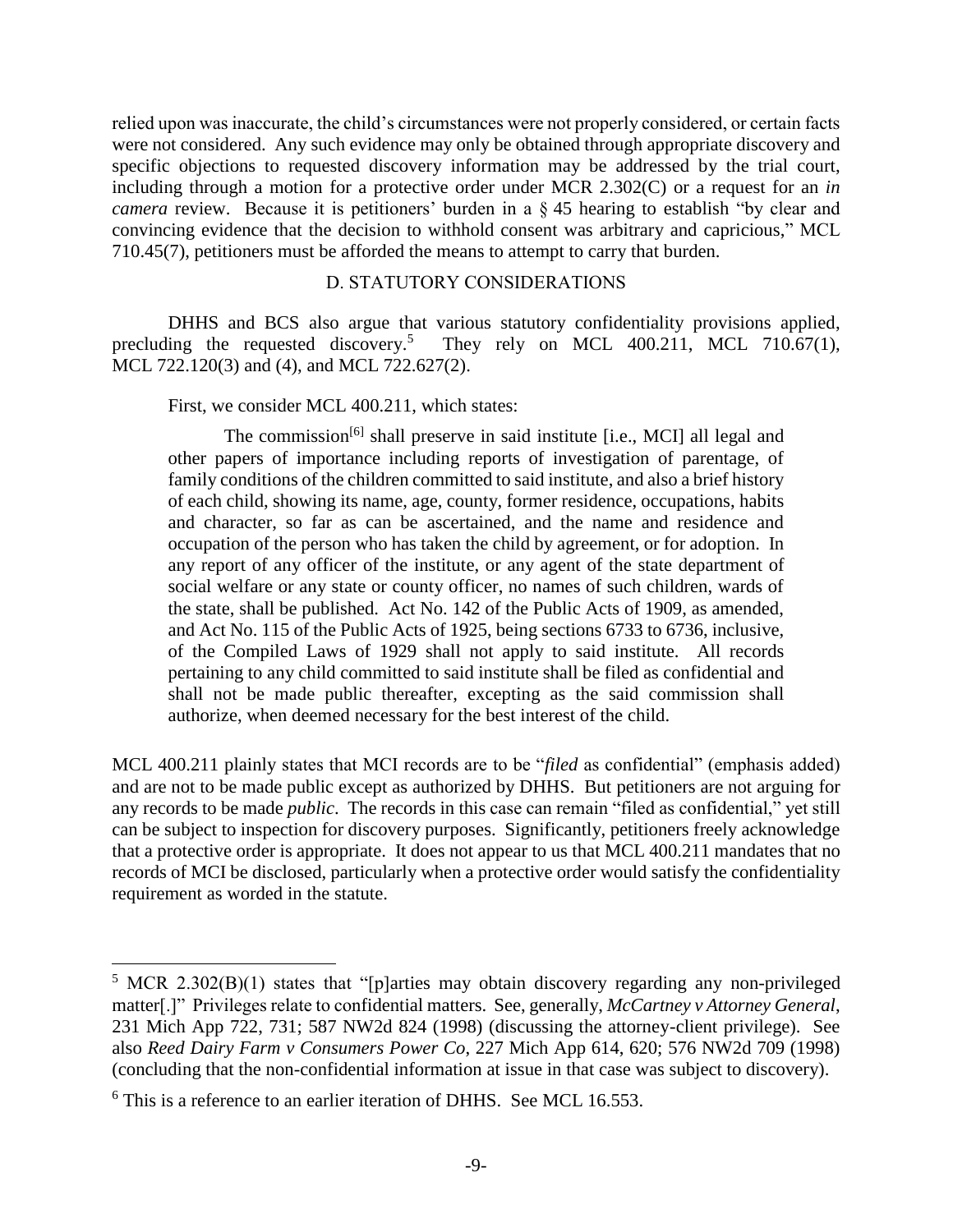Second, we consider MCL 710.67(1), which states:

Except as otherwise provided in subsection (4) or in section 68 of this chapter, *records of proceedings in adoption cases*, including a notice filed under section 33(1) of this chapter, and a petition filed under section 34(1) of this chapter, *and the papers and books relating to the proceedings shall be kept in separate*  locked files and shall not be open to inspection or copy except upon order of a court *of record for good cause shown expressly permitting inspection or copy*. Except as otherwise provided in subsection (4) or in section 68 of this chapter, the court, after 21 days following entry of the final order of adoption, shall not permit copy or inspection of the adoption proceedings, except upon a sworn petition setting forth the purpose of the inspection or copy. The court may order notice and a hearing on the petition. The court shall grant or deny the petition in writing within 63 days after the petition is filed, except that for good cause the court may grant or deny the petition after the 63-day period but not later than 182 days after the petition is filed. [Emphases added.]

Petitioners seem to be suggesting that this statute applies only to records of completed adoptions. "The primary goal of statutory interpretation is to give effect to the Legislature's intent, focusing first on the statute's plain language." *Klooster v Charlevoix*, 488 Mich 289, 296; 795 NW2d 578 (2011). The words of a statute are the most reliable evidence of its intent, and statutes should be read as a whole. *Id*. (citation omitted). And this statute speaks plainly to keeping from inspection "records of proceedings in adoption cases" and "the papers and books relating to the proceedings." MCL 710.67(1). The statute does not employ the phrase "completed adoption cases." The records sought by petitioners were "papers" related to an adoption proceeding. However, the statute also speaks to allowance of "inspection or copy" "upon order of a court of record for good cause shown[.]" MCL 710.67(1). Given petitioners' history of caring for CADP, it seems that petitioners' desire to present evidence in support of their § 45 motion should indeed be deemed "good cause shown," subject to the issuance of a protective order as discussed above.

Third, we consider MCL 722.120, which states, in part:

(1) The department may investigate, inspect, and examine conditions of a child care organization and may investigate and examine the books and records of the licensee.

\* \* \*

(3) A licensee shall keep the records the department prescribes regarding each child in its control and care and shall report to the department, if requested, the facts the department requires with reference to the children upon forms furnished by the department. Except as otherwise provided in this subsection and subsection (4), records regarding children and facts compiled about children and their parents and relatives are confidential and disclosure of this information must be properly safeguarded by the child care organization, the department, and any other entity in possession of the information. Records that are confidential under this section are available to 1 or more of the following: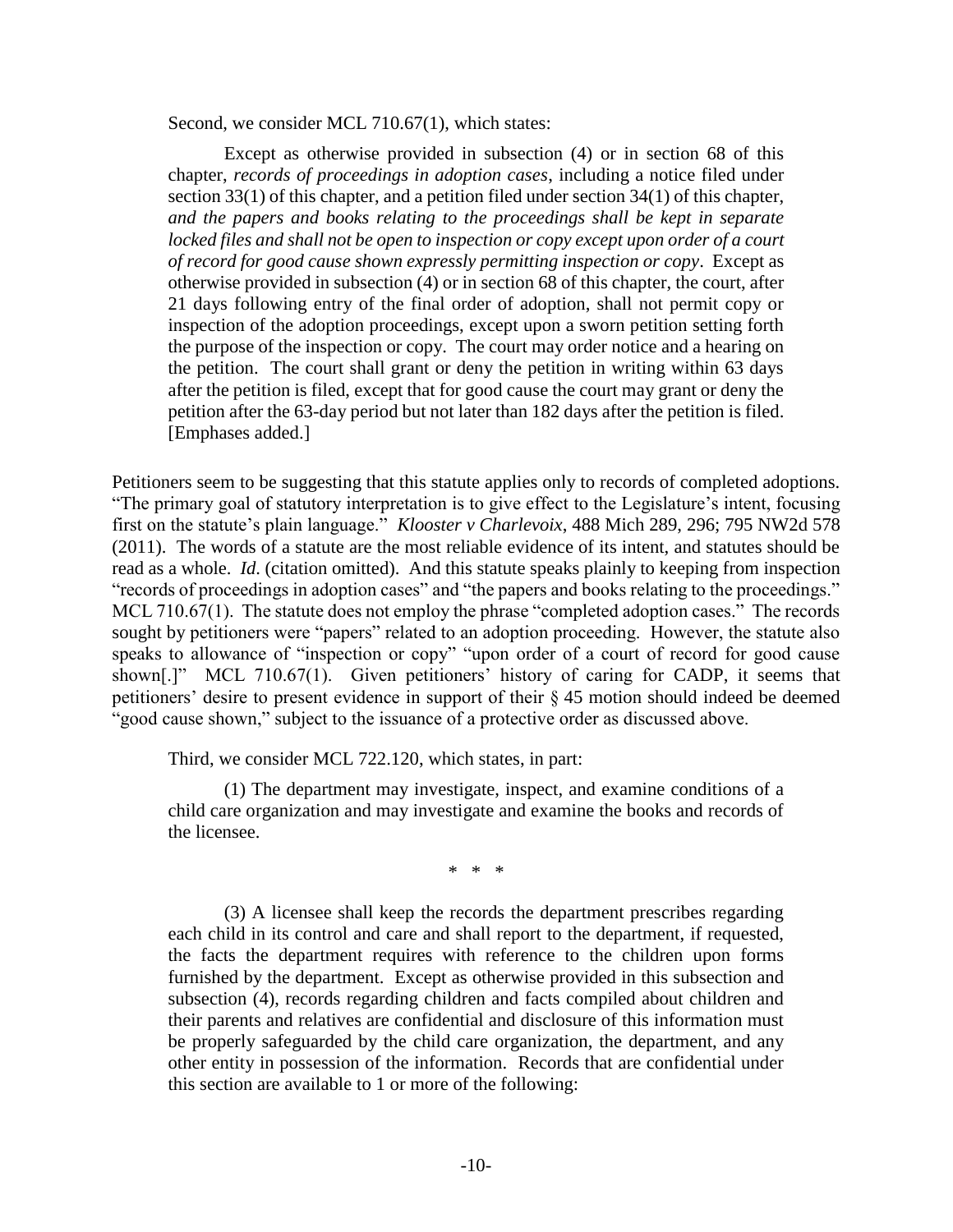(a) A standing or select committee or appropriations subcommittee of either house of the legislature having jurisdiction over protective services matters for children, according to section 7 of the child protection law, 1975 PA 238, MCL 722.627.

(b) The children's ombudsman established in section 3 of the children's ombudsman act, 1994 PA 204, MCL 722.923.

(c) An employee of an agency, bureau, division, or other entity within the department, or an employee of a child caring institution, or a child placing agency contracted with the department, but only to the extent necessary for the administration of child welfare services in each case. The director of the agency responsible for child welfare services, or his or her designee, is responsible for authorizing an employee to have access to the records according to this subdivision and for ensuring that access is given only to the extent necessary.

(d) A national accreditation program, only while on-site, for the purpose of review and accreditation of a child welfare program, agency, or organization.

(4) Notwithstanding subsection (3) and sections 5 and 7(2) of the child protection law, 1975 PA 238, MCL 722.625 and 722.627, information or records in the possession of the department or the department of licensing and regulatory affairs may be shared to the extent necessary for the proper functioning of the department or the department of licensing and regulatory affairs in administering child welfare or child care licensing under this act or in an investigation conducted under section 43b of the social welfare act, 1939 PA 280, MCL 400.43b. Information or records shared under this subsection shall not be released by the department or the department of licensing and regulatory affairs unless otherwise permitted under this act or other state or federal law.Neither the department nor the department of licensing and regulatory affairs shall release or open for inspection any document, report, or record authored by or obtained from another agency or organization unless 1 of the conditions of section 7(10) of the child protection law, 1975 PA 238, MCL 722.627, applies.

\* \* \*

(6) The department may suspend, deny, revoke, or refuse to renew a license of the child care organization if the licensee does not cooperate with an investigation, inspection, or examination under this section.

"Child care organization"

means a governmental or nongovernmental organization having as its principal function receiving minor children for care, maintenance, training, and supervision, notwithstanding that educational instruction may be given. *Child care organization includes organizations commonly described as* child caring institutions, *child placing agencies*, children's camps, children's campsites, children's therapeutic group homes, child care centers, day care centers, nursery schools, parent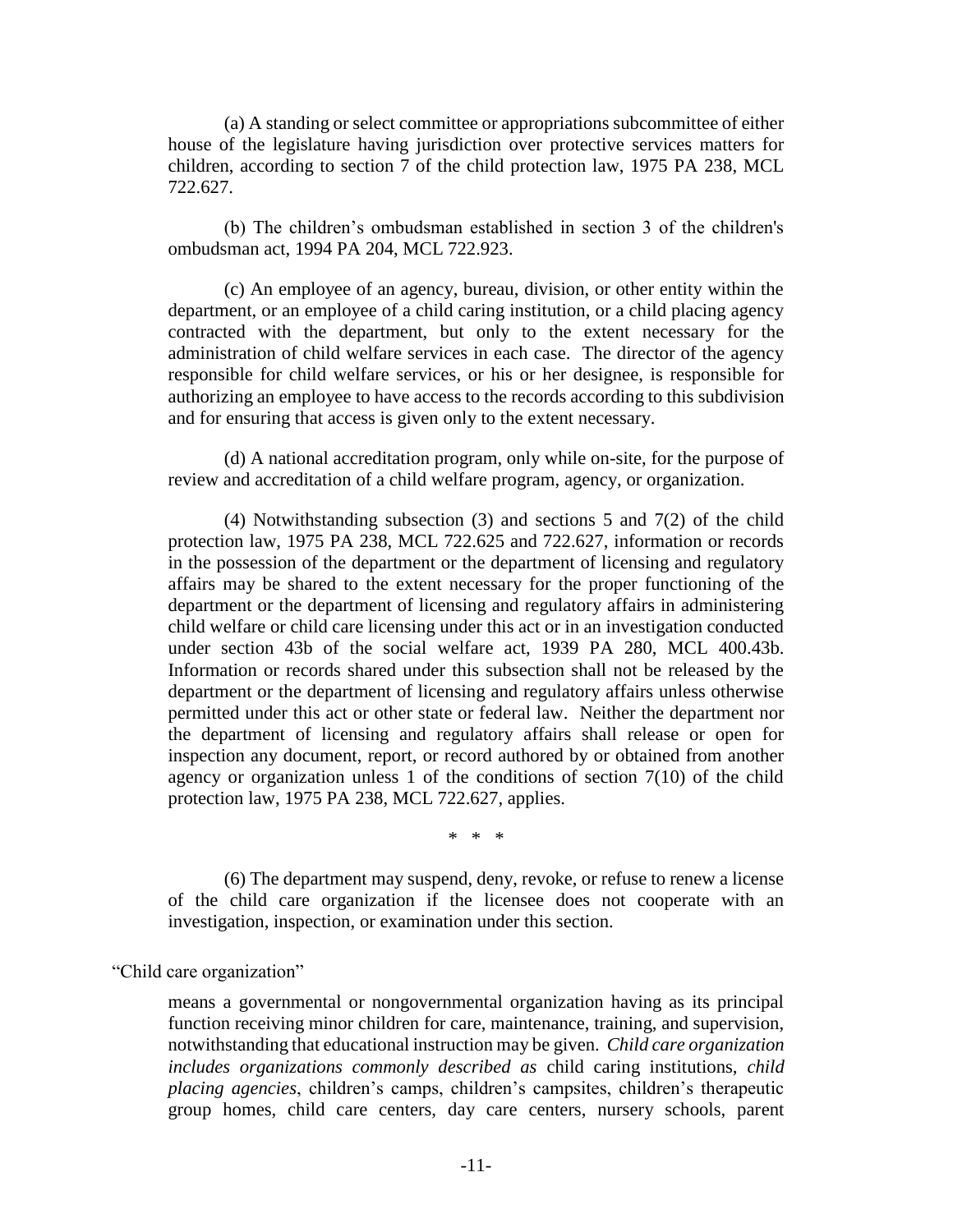cooperative preschools, foster homes, group homes, or child care homes. . . . [MCL 722.111(b) (emphasis added).]

It appears that BCS, as a nonprofit adoption agency, is a child-placing agency as described under MCL 722.111(e), which states:

"Child placing agency" means a governmental organization or an agency organized under the nonprofit corporation act, 1982 PA 162, MCL 450.2101 to 450.3192, for the purpose of receiving children for placement in private family homes for foster care or for adoption. The function of a child placing agency may include investigating applicants for adoption and investigating and certifying foster family homes and foster family group homes as provided in this act. . . .

Petitioners argue that MCL 722.120 is not applicable because it applies to investigations by DHHS of child-care organizations. We tend to agree with petitioners. DHHS, for its part, cites the portion of MCL 722.120(4) that refers to releasing records as "permitted under this act or other state or federal law" and claims that no such state or federal law applies. But the language cited by DHHS must be read in context. Petitioners were not seeking from DHHS information that *DHHS had previously shared* "to the extent necessary for the proper functioning of the department or the department of licensing and regulatory affairs in administering child welfare or child care licensing under this act or in an investigation conducted under section 43b of the social welfare act, 1939 PA 280, MCL 400.43b." MCL 722.120(4). Accordingly, DHHS's argument about "other state or federal law[s]" is without merit.

BCS cites to and relies on MCL 722.120(3), which states that "records regarding children and facts compiled about children and their parents and relatives are confidential and disclosure of this information must be properly safeguarded by the child care organization, the department, and any other entity in possession of the information." But, again, MCL 722.120 applies to investigations by DHHS of child-care organizations and does not expressly create an evidentiary privilege in the circumstances at issue in this matter, particularly where a protective order can be entered to properly safeguard the information. Further, BCS has provided a cursory argument without significant rationale or supporting legal authority, and thus, we need not further address this argument. See *Bank of America, NA v Fidelity Nat Title Ins Co*, 316 Mich App 480, 517; 892 NW2d 467 (2016) (citation omitted).

Fourth and finally, MCL 722.627 states, in part:

(1) The department shall maintain a statewide, electronic central registry to carry out the intent of this act.

(2) Unless made public as specified information released under section 7d, a written report, document, or photograph filed with the department as provided in this act is a confidential record available only to 1 or more of the following:

\* \* \*

(g) *A court for the purposes of determining the suitability of a person as a guardian of a minor or that otherwise determines that the information is necessary*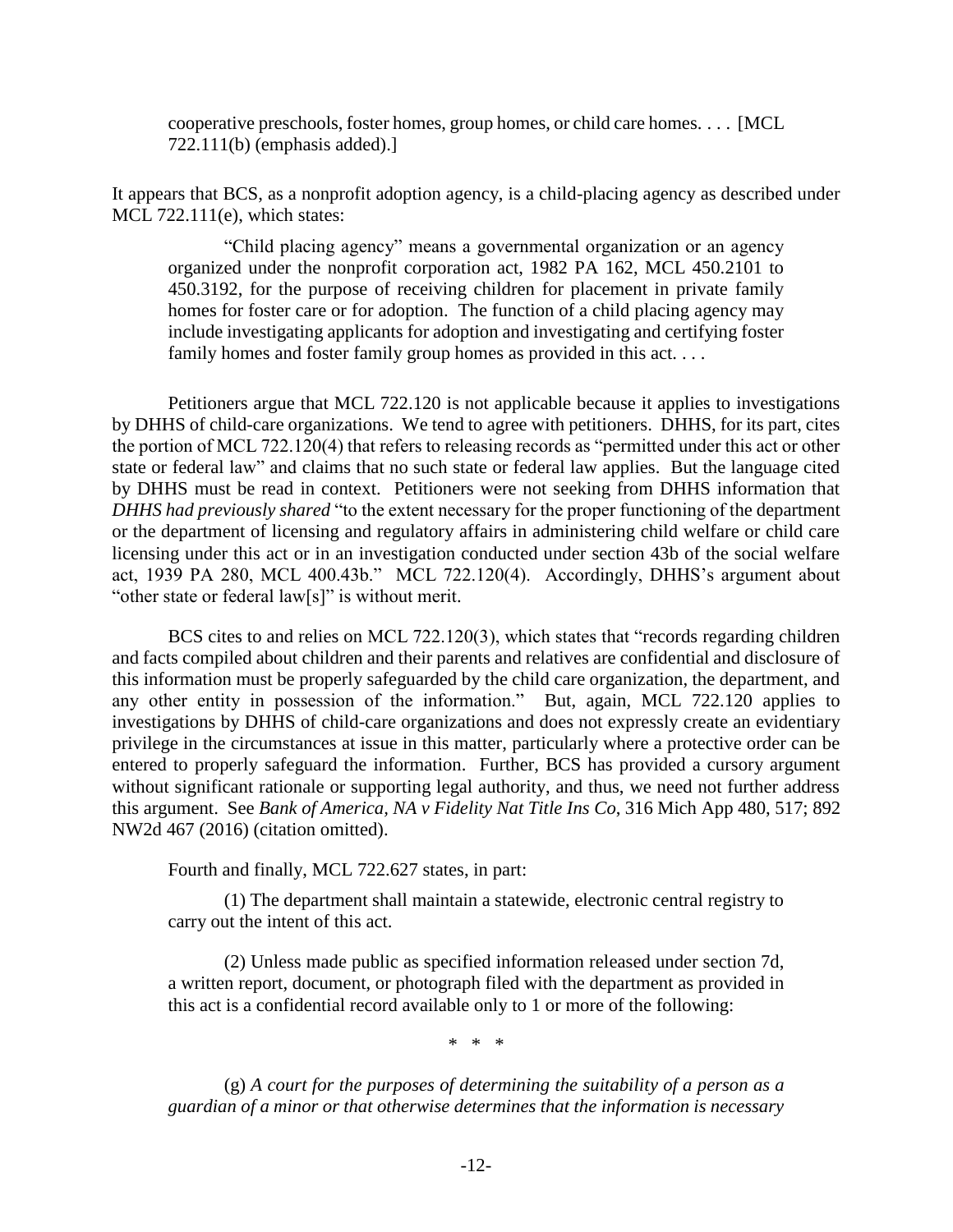*to decide an issue before the court*, or in the event of a child's death, a court that had jurisdiction over that child under section 2(b) of chapter XIIA of the probate code of 1939, 1939 PA 288, MCL 712A.2.

\* \* \*

(k) A child placing agency licensed under 1973 PA 116, MCL 722.111 to 722.128, for the purpose of investigating an applicant for adoption, a foster care applicant or licensee or an employee of a foster care applicant or licensee, an adult member of an applicant's or licensee's household, or other persons in a foster care or adoptive home who are directly responsible for the care and welfare of children, to determine suitability of a home for adoption or foster care. *The child placing agency shall disclose the information to* a foster care applicant or licensee under 1973 PA 116, MCL 722.111 to 722.128, or to *an applicant for adoption*.

\* \* \*

(10) Documents, reports, or records authored by or obtained from another agency or organization shall not be released or open for inspection under subsection (2) unless required by other state or federal law, in response to an order issued by a judge, magistrate, or other authorized judicial officer, or unless the documents, reports, or records are requested for a child abuse or child neglect case or for a criminal investigation of a child abuse or child neglect case conducted by law enforcement. [Emphases added.]

MCL 722.627(2)(g) states that filed information is available to "[a] court for the purposes of determining the suitability of a person as a guardian of a minor or that otherwise determines that the information is necessary to decide an issue before the court[.]" The lower court has, at least implicitly, determined that it needs no information under this statute. But one must delve into what information, precisely, this statute deals with. MCL 722.627(1) states, "The department shall maintain a statewide, electronic central registry to carry out the intent of *this act*." MCL 722.627(2) states, "Unless made public as specified information released under section 7d, a written report, document, or photograph filed with the department [i.e., DHHS] as provided in *this act* is a confidential record available only to" the specified people or entities. The act is the Child Protection Law (CPL), MCL 722.621 *et seq*. The CPL deals with cases of neglect or abuse. See, e.g., *Becker-Witt v Bd of Examiners of Social Workers*, 256 Mich App 359, 364; 663 NW 2d 514 (2003); see also *Doe v Doe (On Remand)*, 289 Mich App 211, 217; 809 NW2d 163 (2010).<sup>7</sup> As stated in MCL 722.622(c), "central registry" means "the system maintained at the department that is used to keep a record of all reports filed with the department under this act in which relevant and accurate evidence of child abuse or child neglect is found to exist." But petitioners have explicitly stated the following:

<sup>7</sup> In *People v Beardsley*, 263 Mich App 408, 413-414; 688 NW2d 304 (2014), the Court stated, "This act [i.e., the CPL] is designed to protect children when the persons who normally do the reporting are actually the persons responsible for the abuse, and thus unlikely to report it."